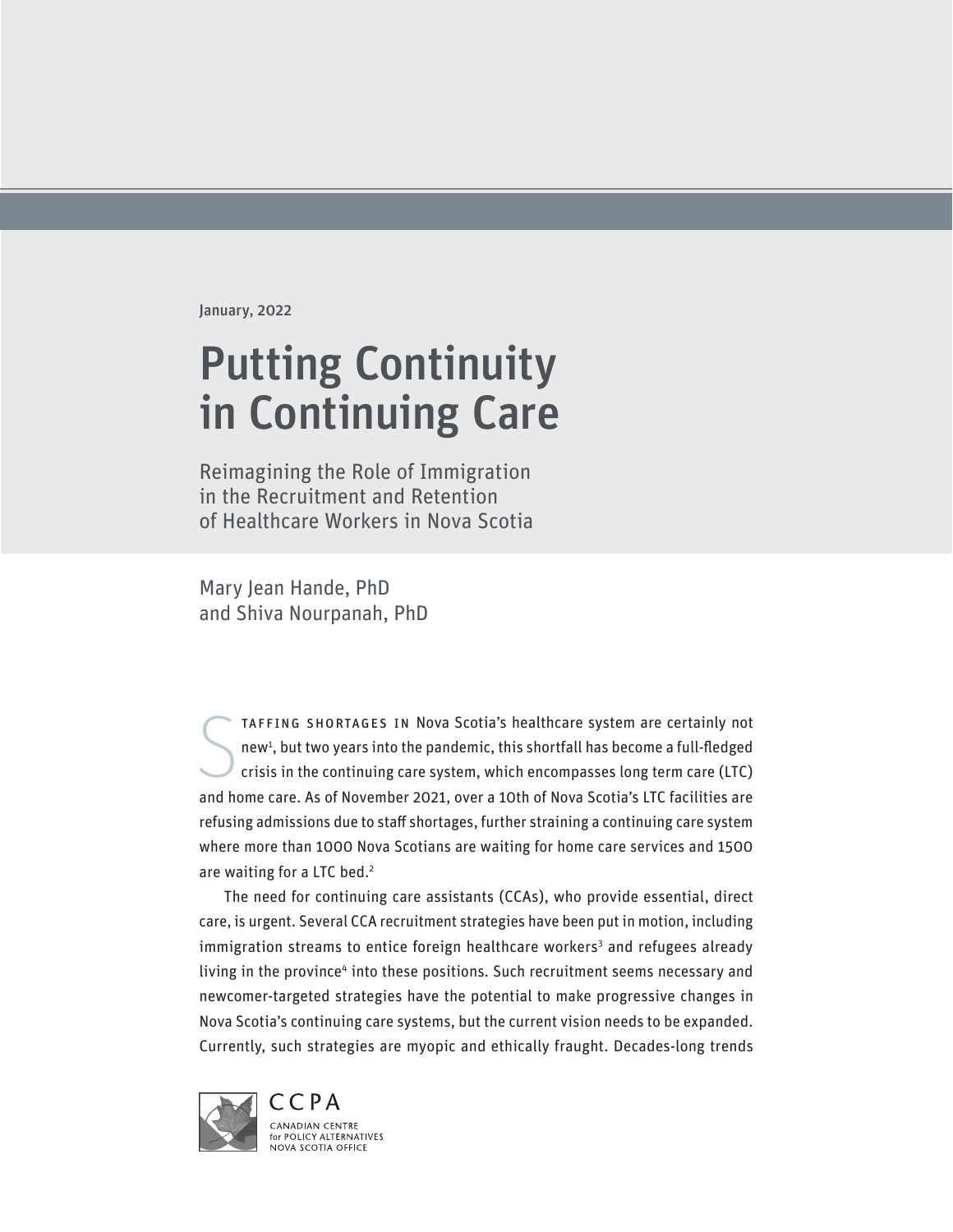show that retaining immigrant workers (and CCAs more generally) requires truly transformative changes to the working conditions, the organization of care labour, and immigration policies in the province.<sup>5</sup>

In August 2021, a new Nova Scotia government was elected promising swift and "transformative" improvements to healthcare, including action to address CCA shortages in their detailed "Dignity for Our Seniors" election platform.6 Since their election, the new Minister of Seniors and Long-Term Care, has committed to increase staffing levels by legislating a 4:1 ratio of direct care/resident/day in long term care.<sup>7</sup> This is a significant increase from the current average of 2.45:1.<sup>8</sup> But, the proposed budget for recruiting and retaining up to 1400 new CCAs included no pay increase and no details on how to improve working conditions. Most disappointing is the platform's lack of support for the most vulnerable CCAs in the sector—those working in home care and newcomer CCAs—which starkly contrasts the salary increases and pension contributions promised to foreign-born doctors.9

We critically examine the Province's CCA recruitment plans, and the growing reliance on newcomers to address the staff shortages. We do so by drawing on relevant data and media accounts, as well as observations from the Halifax Refugee Clinic to foreground the lived realities of Nova Scotia-based refugee CCAs and healthcare workers as they struggle to navigate conflicting federal and provincial immigration policies.

## **Chronic issues retaining CCAs and newcomers in healthcare**

Renewed efforts to attract foreign workers through provincial nominee programs (PNPs) over the last 20 years have increased Nova Scotia's immigration rates. However, Nova Scotia's most recently calculated 5-year retention rate (65%) for immigrants remains lower than every other jurisdiction outside of Atlantic Canada, and below the national average (70%).<sup>10</sup> Economic immigrants have the lowest retention rate (63%), whereas the rate is slightly higher for refugees (72%).<sup>11</sup> Compounding the matter are known factors in Nova Scotia, such as healthcare labour casualization, lack of mandated LTC staffing levels, high cost of living, low pay, and benefits<sup>12</sup>, and minimal settlement infrastructure.<sup>13</sup> Taken together, these issues point to the likelihood that immigrant CCAs in Nova Scotia will struggle to build long-term viable careers in the province and may not stay.

CCAs make up most frontline continuing care workers and engage in the skilled, relational work of assisting LTC residents and home care users with essential activities of daily living, such as bathing and toileting. Despite this essential work, they are notoriously precarious, unregulated, and underpaid in most jurisdictions in Canada.14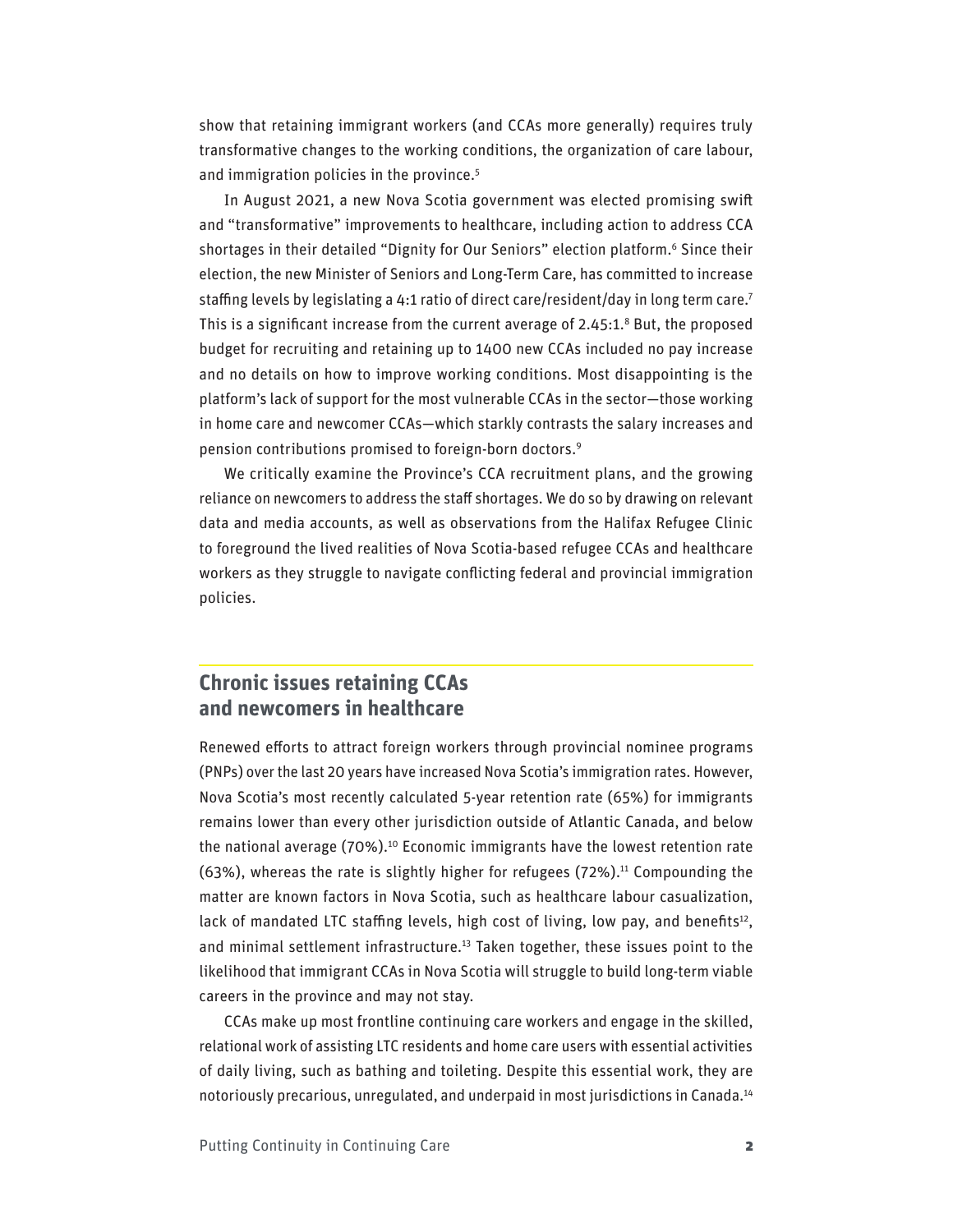They receive the lowest pay among health care workers—averaging less than \$18/hour in Nova Scotia<sup>15</sup>-lower than the wage for CCAs in many other Canadian jurisdictions<sup>16</sup> and below the recent living wage calculations for Nova Scotia.<sup>17</sup> Furthermore, while precise data is not available in Nova Scotia, international research shows that racialized, migrant care workers often incur a "wage penalty": they are often paid less than their native-born counterparts, and are also more likely to be employed in precarious, low-status, low-wage care jobs (e.g., casual home care CCA positions as opposed to unionized positions in acute care). $18$ 

CCA retention rates are low in many Canadian jurisdictions,<sup>19</sup> yet Nova Scotia is characterized by trends and policies that undermine their retention in key ways. For example, it has been identified as a province with reactive, rather than proactive continuing care planning<sup>20</sup> and a chronically underfunded continuing care sector that lacks adequate government oversight, even during the pandemic.<sup>21</sup>

Another troubling trend is that Nova Scotia has the highest proportion of privately-owned owned and operated LTC facilities in Canada (44% private for-profit; 42% private not-for-profit).<sup>22</sup> Similarly, most home support services are contracted non-profit and for-profit services that are not subject to comprehensive monitoring.<sup>23</sup> Such privatized models correspond with limited transparency and public oversight. Private for-profit facilities tend to have lower staffing levels, higher numbers of complaints, more transfers to hospitals, and more reliance on outsourced, casual staff. These characteristics undermine both quality of care and quality of work and thus the sector's capacity to retain CCAs.<sup>24</sup>

## **Immigration strategies to "fix" the continuing care crisis**

Foreign and refugee CCAs are in high demand and immigration policy at both provincial and federal levels have been modified to facilitate their rapid entry into continuing care. The Nova Scotia Office of Immigration and Population Growth has prioritized the applications of foreign health care workers<sup>25</sup> and the Nova Scotia Nominee Program (NSNP) has highlighted CCAs as a key "Occupation in Demand."26 The employer-driven Atlantic Immigration Pilot Program has been touted as an important recruitment tool for attracting CCAs and has since been made permanent.<sup>27</sup> The Province is also in the process of hiring two recruiters focused exclusively on recruiting foreign CCAs<sup>28</sup> and has launched a recruitment campaign advertising new tax returns for newcomer CCAs and other workers.29 Recognizing the challenges of recruiting CCAs, employers in the care industry have also developed creative partnerships and policies around hiring newcomers.<sup>30</sup> One manager of a non-profit long term care home in Nova Scotia is quoted as saying: "The role doesn't pay enough. There aren't enough of them and the workload is too heavy. So, we're in a position where we need to be creative."<sup>31</sup>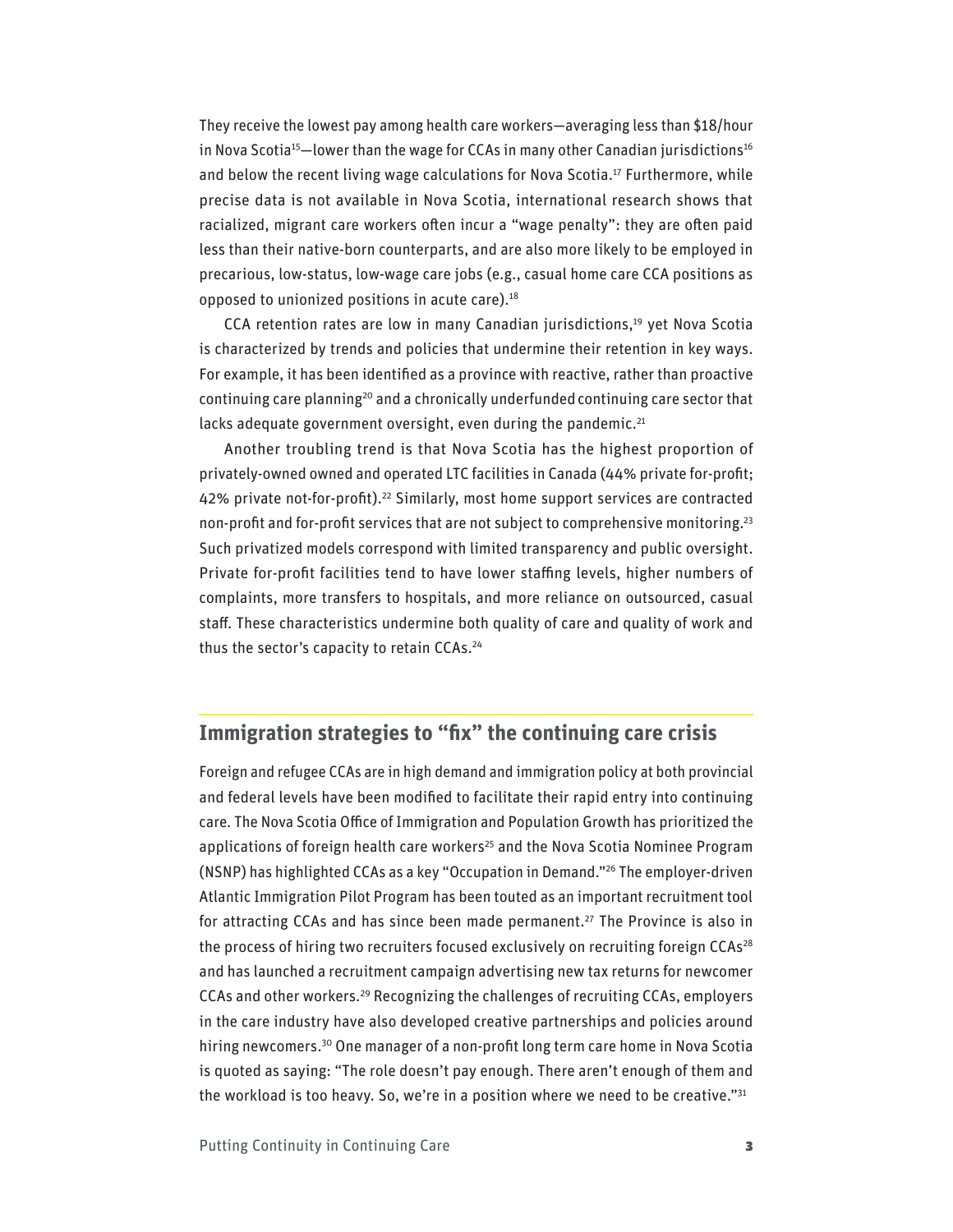An unprecedented, yet temporary, federal channel, "Temporary public policy to facilitate the granting of permanent residence (PR) for certain refugee claimants working in the health care sector during the COVID-19 pandemic," to support PR for failed or pending refugee healthcare workers<sup>32</sup> is a noteworthy example of the bureaucratically complex and restrictive recruitment strategy during the pandemic. While provincial programs typically tie together time-sensitive labour demands with the immigration process, the federal policy is perhaps the first of its kind to provide a clear-cut and direct causal connection between a very specific type of labour (direct care work, typically in a CCA position) conducted by a specific type of migrant (a refugee claimant with pending or failed refugee claim) and qualification for PR.

Neither provincial nor national policies have promising rates of successful PR applications through these programs. The number of successful PR applications through the NSNP have dropped significantly from 2015 to 2019, despite increasing recruitment.33 As of May 1, 2021, none of the applicants to the "COVID-19 PR pathway for refugee care workers" in Nova Scotia had been approved for PR.<sup>34</sup> The immigration programs are often stressful, demoralizing processes to navigate. The PR application process is often intensive, and workers frequently require outside assistance. Closed work permits, such as those issues through the Atlantic Immigration Pilot, make it difficult for workers to leave abusive workplaces or find other employment if they are laid off or fired.<sup>35</sup> Moreover, they delay family reunification and contribute towards a workforce that is divided based on immigration status and racial hierarchies.<sup>36</sup>

The experiences of refugee claimants reveal the ethical and pragmatic limitations of relying on temporary recruitment policies to address these issues. The typical, historic process of seeking asylum is based on the concept of refuge $\frac{37}{7}$ , yet this pathway to PR has been re-configured to make refuge contingent on the exceptional conditions of the pandemic where care work is in particularly high demand. Refugee claimants working in the healthcare sector do not need to demonstrate their legitimate need for asylum, as per the requirements of the 1951 Refugee Convention, rather they must meet narrow eligibility criteria: a specific number of hours worked for a long, but very specific period of time during the pandemic to qualify for PR.<sup>38</sup> This precarity continues to degrade refugees' experiences of working in Canada even under the exceptional circumstances of the pandemic.

## **Econocentric immigration policy has serious shortcomings**

This policy casts refugees as useful workers contributing to the Canadian care economy, and feeds into a "refugees as resources" discourse<sup>39</sup> that is increasingly popular with governments, policy makers, and some academics. While this discourse is a welcome departure from the toxic "refugees as burdens" political rhetoric, it epitomizes an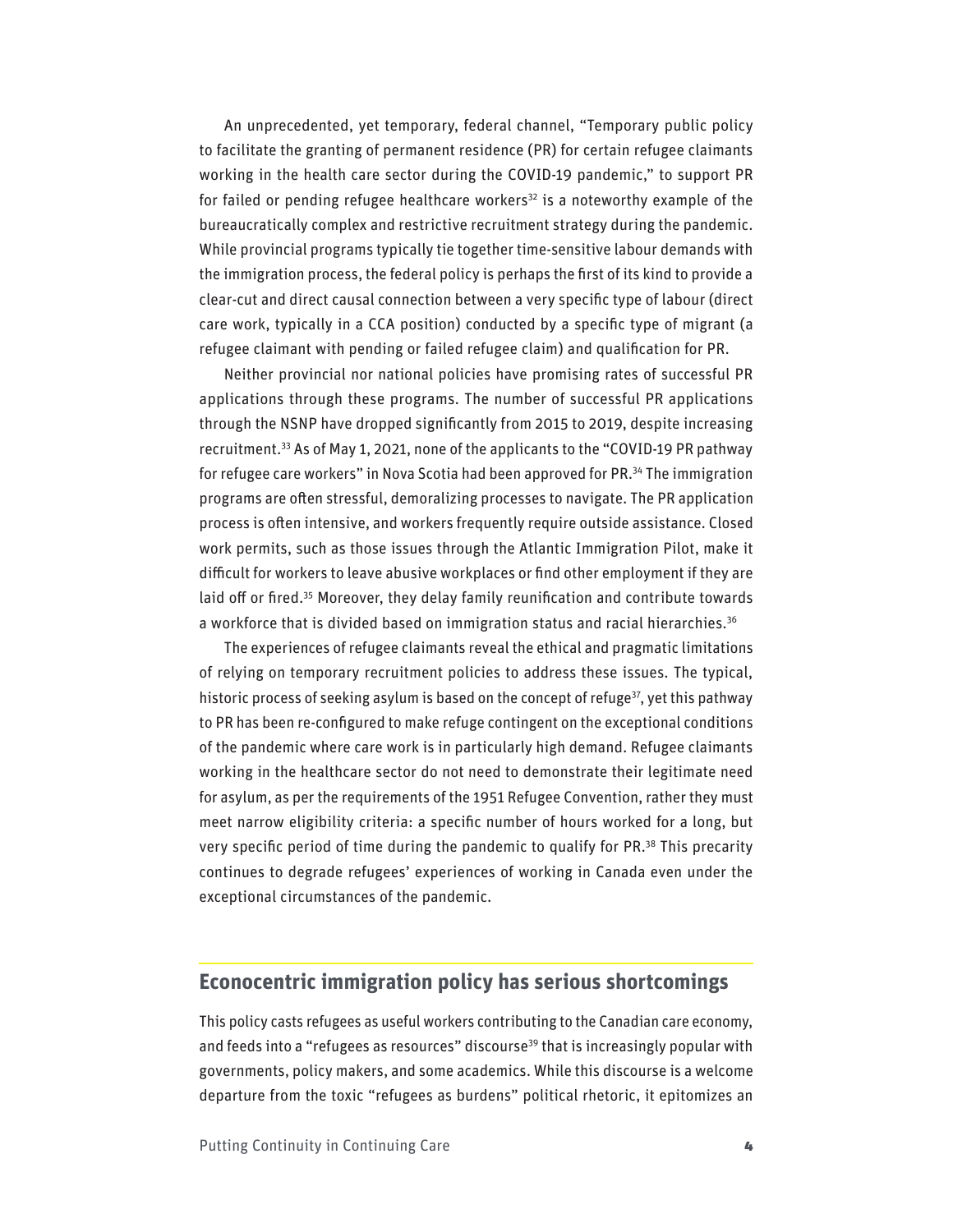econocentric approach to immigration, which is defined by Dobrowolsky and Ramos as narrow in scope, emphasizing immigrants' economic contributions while skimping on the costs associated with recruitment and settlement.<sup>40</sup> Such an approach absolves the government of the responsibility to properly protect refugees in accordance with the international refugee protection regime, and suggests that only "worthy" refugees who can contribute to the economy are "deserving" of protection.<sup>41,42</sup> This policy also reinforces the structurally unequal relationship between the Global North and Global South and the notion that migrants and refugees from the Global South must prove their worthiness and value before being admitted—and then mostly likely on a temporary basis, unless they have the resources to apply for PR status.

What is more, refugee CCAs continue to be on the receiving end of opaque bureaucratic complexities, frustrations, and hardships, documented through numerous mainstream media stories from across the country.<sup>43,44</sup> Unfair employment policies span private and public LTC operators when it comes to hiring precarious, asylum seeking CCAs. For example, Northwood, one of the largest LTC providers in the province has been singled out by the media for implementing unfair practices when hiring asylum seekers during the pandemic.<sup>45</sup> Such stories contradict the lofty and aspirational discourse of the policy discussed above.

The staff of Halifax Refugee Clinic (HRC) recount how they have encountered various bureaucratic and administrative challenges while supporting several of their clients who were healthcare workers.

[a] case was denied because they were five hours short of the required number of hours. And it was so unfair, because that person had actually done training on the job, and training is always counted as work. But the immigration office refused to consider that time as work, even though the employer does! And that person was denied.<sup>46</sup>

Together with timing, the type of labour performed was crucial.

We have many clients who work in healthcare, you know, just not the direct patient care specified in the policy. They work as cleaners, janitors, housekeepers, in the laundry, in security. Why are they excluded? Is their work not essential to the facility? (personal conversation with HRC staff).47

These observations are in line with pre-pandemic research on how complex, time-sensitive bureaucracies frustrate and cause anxiety for newcomers on temporary permits who are struggling to obtain PR.48

Such immigration policy strategies may help with rapid recruitment of desperatelyneeded CCAs. However, as they are currently structured, these strategies are part of a temporary staffing solution that do very little to address long-standing issues of burnout and turnover in the continuing care sector. The implications for Nova Scotia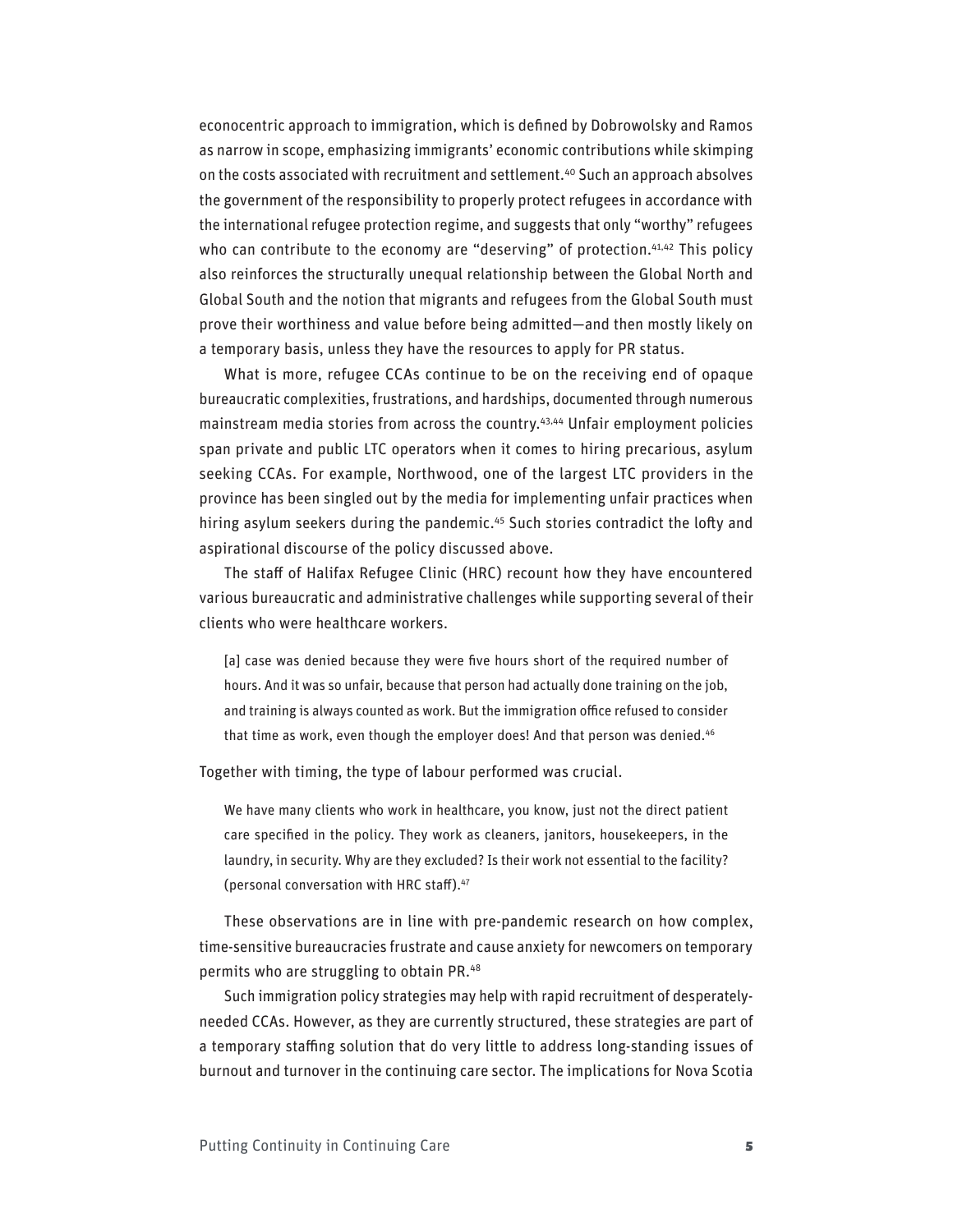newcomers are more troublesome. Despite the high demand for these workers, the policies are econocentric and bureaucratically complex processes to navigate. Again, despite the essential contributions these workers make to Nova Scotia's continuing care systems, current immigration policies provide only tenuous stability and security for workers, particularly given the province's insufficient settlement infrastructure. These workers need and deserve PR status and full access to Nova Scotia health and social care infrastructure.

### **Working Conditions are Caring Conditions**

Well-paid, well-supported CCAs stay in their jobs longer and can provide high quality, person-centred care. In contrast, when we view these workers as replaceable or interchangeable, we degrade the conditions of work and the conditions of care. Home care clients struggle when large numbers of workers enter their homes, sometimes daily, many of whom they do not know and find themselves constantly explaining what they need. $49$  For LTC residents with advanced dementia, the challenges of having a revolving door of staff that do not know the residents, presents numerous barriers to providing high quality care.<sup>50</sup> Ideally, continuing care would support continuity in care relationships so that LTC residents or home care users would have consistent and familiar staff for the duration of their time in care. Research shows that policies, workplace culture, and practices that support relationship-oriented, $51$ person-centred care are strongly linked to quality of life and quality of care for LTC residents<sup>52</sup> and home care users.<sup>53</sup> These conditions cannot be supported by a revolving door workforce that relies on temporary foreign workers who may feel ultimately unwelcome in Nova Scotia.54

Current immigration policies keep these desperately needed workers in limbo by making work permits precarious and pathways to PR bureaucratically complex, which further exacerbates long standing issues with CCA retention in the continuing care sector.

Precarious newcomers should not be treated as "just-in time workers" or stop-gaps in a hemorrhaging CCA workforce. In addition to structural changes to address working conditions and service fragmentation, Nova Scotia's immigration and healthcare sectors must work together to regularize newcomers, encompassing refugees and undocumented migrants, working as CCAs and offer PR status as part of their recruitment and retention plans.

Rather than the transformative action plan Nova Scotian residents need the Province's current recruitment plans outline mere tweaks to current policies that do little to address the chronic, long-standing CCA shortages. In particular, they do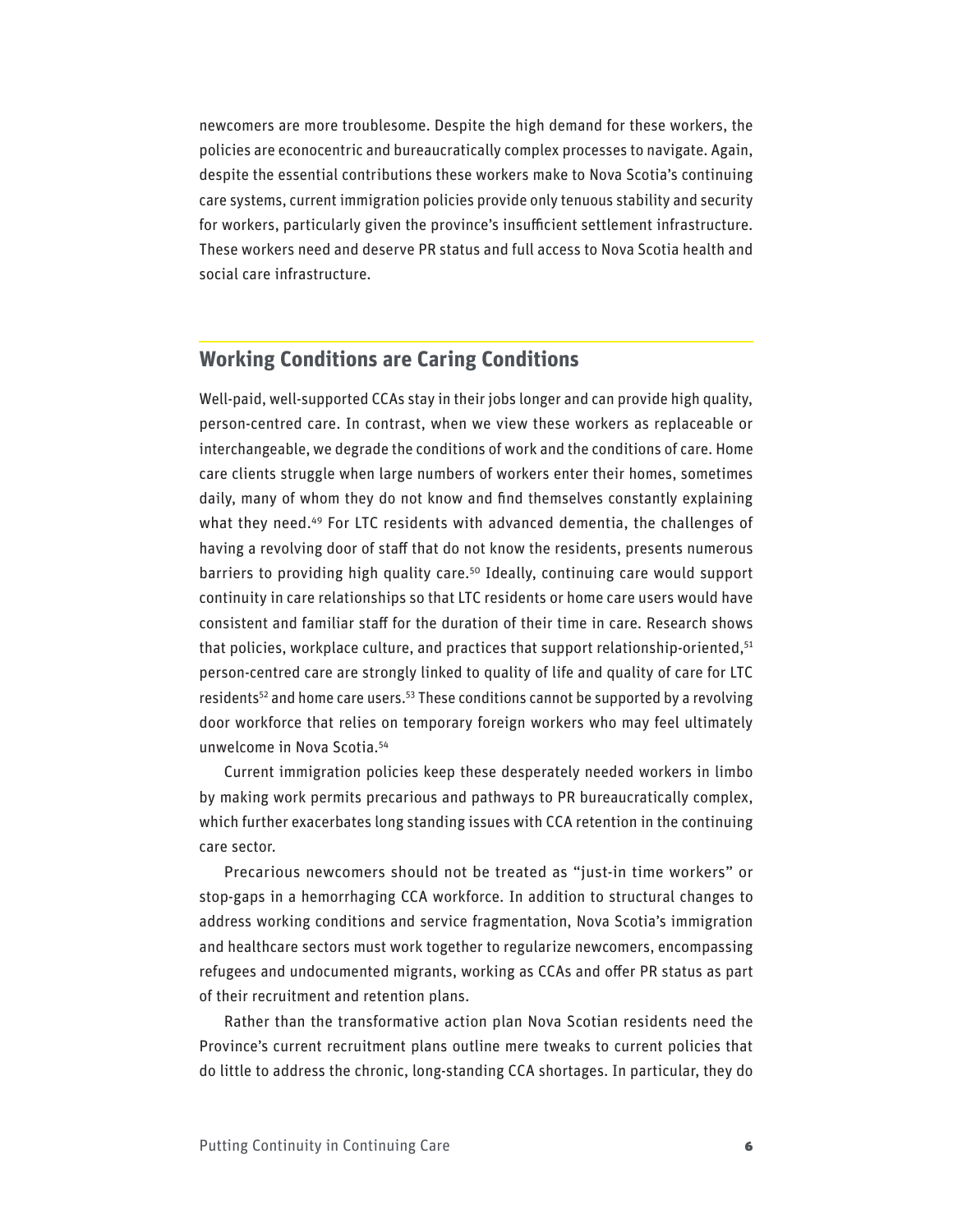nothing to address trends towards service fragmentation and labour casualization that undermine continuing care systems and ultimately fail newcomers who are relied upon to "fix" worker shortages.

If there is an ideal time for Nova Scotia to expand its vision of continuing care *and* immigration to making truly transformative change for both older people and people with disabilities and the CCAs that support them, it is now.

#### **About the authors**

*Mary Jean Hande is a community-engaged researcher and activist who has been studying care work and care policy in the context of globalization and social transformation for more than 10 years. Academically trained in Adult Education and Community Development at University of Toronto, her research focuses on aging, immigration, precarious work, and continuing care systems. She is currently a Senior Researcher with the Canadian Centre for Policy Alternatives—Nova Scotia and a Postdoctoral Fellow with the Nova Scotia Centre on Aging at Mount Saint Vincent University. She also leads a SSHRC Insight Development Grant with Migrante Manitoba exploring the policy landscape and experiences of im/migrant home care workers during the COVID-19 pandemic.*

*Shiva Nourpanah is a first-generation immigrant from Iran who made the beautiful province of Nova Scotia her home in 2008. She works for the Province, and prior to that, she worked for a community organization, the Transition House Association of Nova Scotia, for three years. She also teaches at the Department of International Development Studies part-time at Saint Mary's University, Halifax. She holds a PhD in Social Anthropology from Dalhousie University (2017), and a Social Sciences and Humanities Research Council Post-Doctoral Fellowship at the University of Guelph (2021). She has been a Board member of Halifax Refugee Clinic, a non-profit organization offering pro bono legal and settlement services to refugees in the region, since 2011.*

#### **Acknowledgements**

*We would like to thank the anonymous reviewers and Christine Saulnier who shared feedback and edits. We also greatly appreciate the time and expertise that staff at Halifax Refugee Clinic shared for this report.*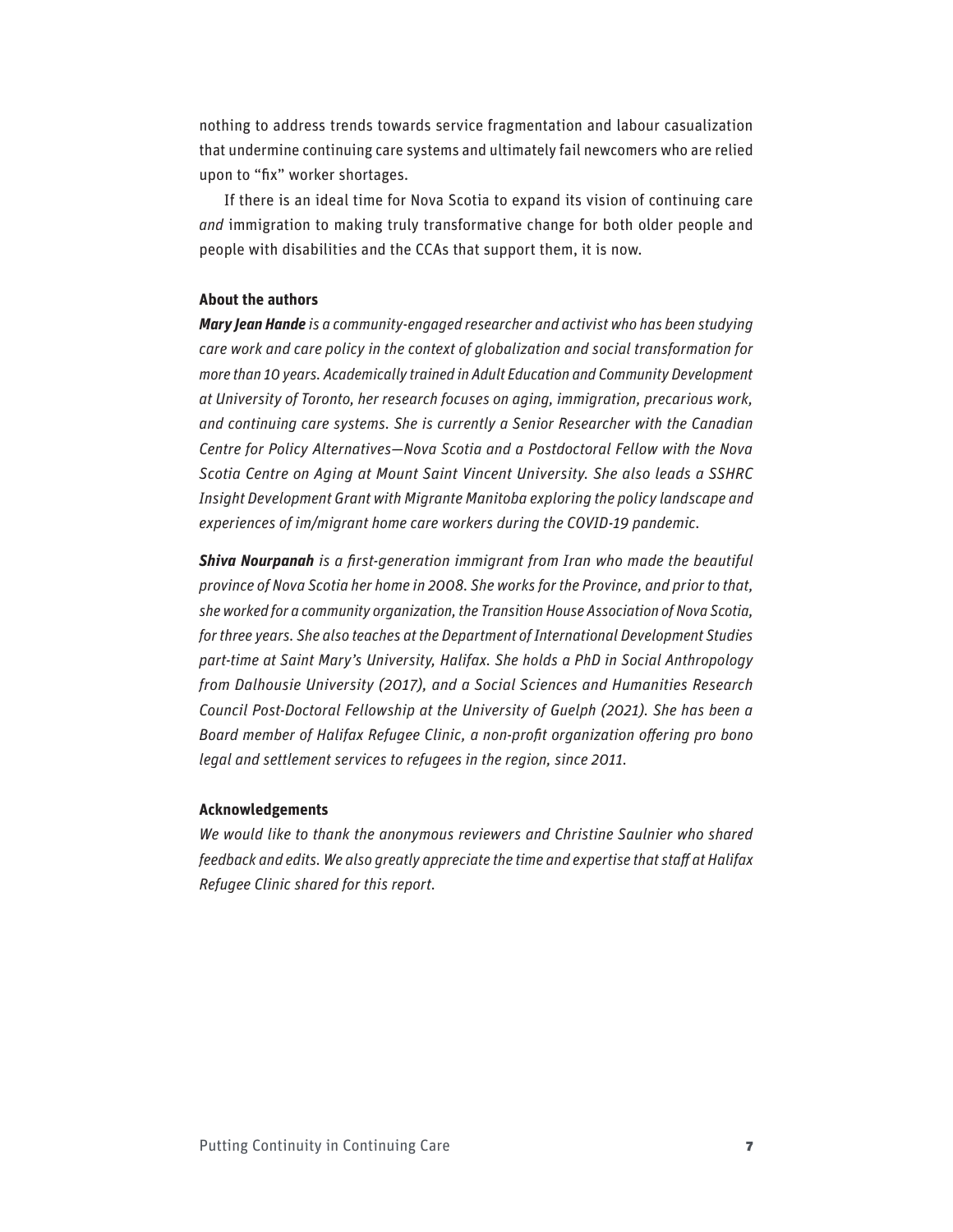#### **Notes**

**1** Nourpanah, S., Bourgeault, I., Jackson, L., Price, S., Barber, P. G., & Leiter, M. P. (2018). Intersecting policy contexts of employment-related geographical mobility of healthcare workers: the case of Nova Scotia, Canada. Healthcare Policy, 14(2), 12–21 doi: 10.12927/hcpol.2018.25690

**2** Grant, T. (2021, November 21). Staff shortages prompt growing number of N.S. nursing homes to halt admissions. CBC News. [https://www.cbc.ca/news/canada/nova-scotia/nova-scotia-long-term-care-admissions](about:blank)[freeze-staff-shortage-continue-care-assistants-1.6233955](about:blank)

**3** Ramesar, V. (2021, July 25). Nova Scotia long-term care home recruiting refugees in Middle East, Africa to work in facility. CBC News. [https://www.cbc.ca/news/canada/nova-scotia/nova-scotia-long-term-care](https://www.cbc.ca/news/canada/nova-scotia/nova-scotia-long-term-care-refugees-staff-1.6115437)[refugees-staff-1.6115437](https://www.cbc.ca/news/canada/nova-scotia/nova-scotia-long-term-care-refugees-staff-1.6115437)

**4** Government of Canada. (2020). Temporary public policy to facilitate the granting of permanent residence for certain refugee claimants working in the health care sector during the COVID-19 pandemic. Retrieved from: Temporary public policy to facilitate the granting of permanent residence for certain refugee claimants working in the health care sector during the COVID-19 pandemic—Canada.ca

**5** Dobrowolsky, A. and Ramos, H. (2014). Expanding the Vision Why Nova Scotia Should Look Beyond Econocentric Immigration Policy. Canadian CEntre for Policy Alternatives-Nova Scotia.

**6** CARP Nova Scotia Chapter, Health Advocacy Committee. (2021, May). Working Together to Bring Home Care Home! A Continuing Care Position Paper. [https://www.carpnovascotia.ca/wp-content/uploads/2021/06/](https://www.carpnovascotia.ca/wp-content/uploads/2021/06/Continuing-Care-Home-Care-Home-Position-Paper-2021.pdf) [Continuing-Care-Home-Care-Home-Position-Paper-2021.pdf](https://www.carpnovascotia.ca/wp-content/uploads/2021/06/Continuing-Care-Home-Care-Home-Position-Paper-2021.pdf); See also PC Nova Scotia. (2021, August 5) "Dignity for Our Seniors". [https://d3n8a8pro7vhmx.cloudfront.net/nspcparty/pages/1945/attachments/](https://d3n8a8pro7vhmx.cloudfront.net/nspcparty/pages/1945/attachments/original/1627165510/LTC_Plan.pdf?1627165510) [original/1627165510/LTC\\_Plan.pdf?1627165510](https://d3n8a8pro7vhmx.cloudfront.net/nspcparty/pages/1945/attachments/original/1627165510/LTC_Plan.pdf?1627165510)

**7** Housten, T. (2021, September 14). Ministerial Mandate Letter. [https://novascotia.ca/exec\\_council/](https://novascotia.ca/exec_council/letters-2021/ministerial-mandate-letter-2021-SLTC.pdf) [letters-2021/ministerial-mandate-letter-2021-SLTC.pdf](https://novascotia.ca/exec_council/letters-2021/ministerial-mandate-letter-2021-SLTC.pdf)

**8** Riley, L. (2020, June 5). Proper staffing ratios in long-term care make a world of difference. Saltwire. <https://cupe.ca/louise-riley-proper-staffing-ratios-long-term-care-make-world-difference>

**9** PC Nova Scotia. (2021, August 5). Hope for Health. [https://d3n8a8pro7vhmx.cloudfront.net/nspcparty/](https://d3n8a8pro7vhmx.cloudfront.net/nspcparty/pages/1945/attachments/original/1627484020/Primary_Health_Plan_%281%29.pdf?1627484020) [pages/1945/attachments/original/1627484020/Primary\\_Health\\_Plan\\_%281%29.pdf?1627484020](https://d3n8a8pro7vhmx.cloudfront.net/nspcparty/pages/1945/attachments/original/1627484020/Primary_Health_Plan_%281%29.pdf?1627484020)

**10** Statistics Canada. (2021). Longitudinal Immigration Database (IMDB) technical report, 2020 / Diversity and Sociocultural Statistics.<https://publications.gc.ca/site/eng/9.904719/publication.html>

**11** Yoshida, Y., Amoyaw, J. and McLay, R. (2020). Do refugees stay in the province where they land? The Child and Youth Refugee Coalition (CYRRC). [https://cyrrc.org/wp-content/uploads/2020/07/Retention-of-](https://cyrrc.org/wp-content/uploads/2020/07/Retention-of-Refugees-July-31-2020.pdf)[Refugees-July-31-2020.pdf](https://cyrrc.org/wp-content/uploads/2020/07/Retention-of-Refugees-July-31-2020.pdf)

**12** A recent IRCC survey of Atlantic Immigration Program principal applicants, 20% indicated that they did not plan to stay in the province citing higher payng jobs outside the Atlantic region or lack of job opportunities are reason: Immigration, Refugee and Citizenship Canada. (2020). Evaluation of the Atlantic Immigration Pilot. [https://www.canada.ca/content/dam/ircc/documents/pdf/english/corporate/reports-statistics/evaluations/](https://www.canada.ca/content/dam/ircc/documents/pdf/english/corporate/reports-statistics/evaluations/E2-2019_AIP_Accessible_Eng.pdf) [E2-2019\\_AIP\\_Accessible\\_Eng.pdf](https://www.canada.ca/content/dam/ircc/documents/pdf/english/corporate/reports-statistics/evaluations/E2-2019_AIP_Accessible_Eng.pdf)

**13** Nourpanah, S., Bourgeault, I., Jackson, L., Price, S., Barber, P. G., & Leiter, M. P. (2018). Intersecting policy contexts of employment-related geographical mobility of healthcare workers: the case of Nova Scotia, Canada. Healthcare Policy, 14(2), 12–21 doi: 10.12927/hcpol.2018.25690

**14** Chamberlain, S., Hoben, M., Squires, J., Cummings, G., Norton, P., & Estabrooks, C. (2019). Who Is (Still) Looking After Mom and Dad? Few Improvements in Care Aides' Quality-of-Work Life. Canadian Journal on Aging / La Revue Canadienne Du Vieillissement, 38(1), 35–50. doi:10.1017/S0714980818000338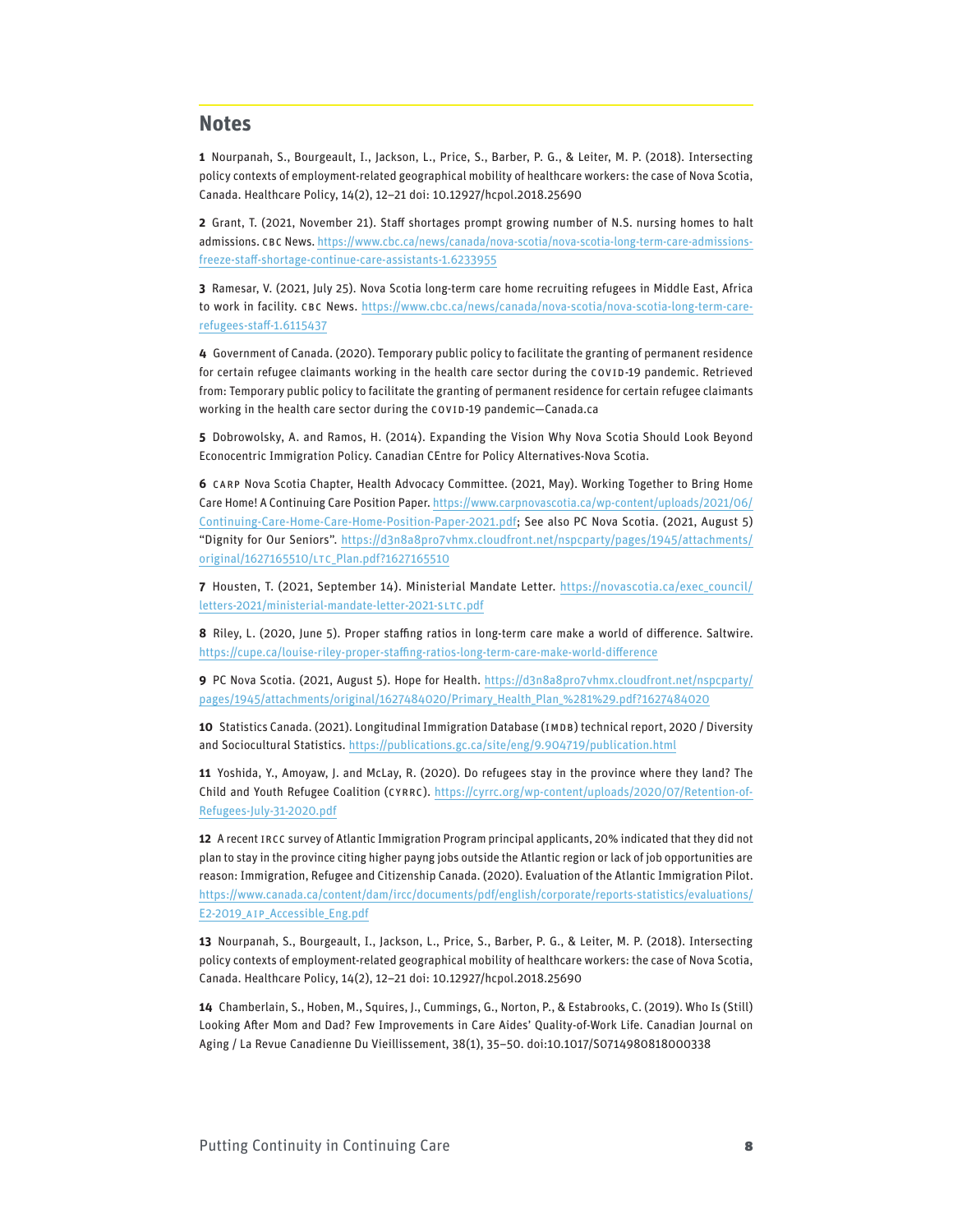**15** Province of Nova Scotia. (2021). Nova Scotia Careers in Demand, 2019–2021. Explore Careers. Accessed Nov. 24 from [https://explorecareers.novascotia.ca/sites/default/files/2021-07/21-50738\\_-\\_DESIGN\\_-\\_Nova\\_](about:blank) [Scotia\\_Careers\\_in\\_Demand\\_2019-ENGLISH-\\_WEB\\_FINAL-s.pdf](about:blank)

**16** Government of Canada Job Bank. 2021. Accessed Nov. 24 from [https://www.jobbank.gc.ca/jobsearch/jo](https://www.jobbank.gc.ca/jobsearch/jobsearch?searchstring=continuning+care+assistant&locationstring=Nova+Scotia&sort=M) [bsearch?searchstring=continuning+care+assistant&locationstring=Nova+Scotia&sort=M](https://www.jobbank.gc.ca/jobsearch/jobsearch?searchstring=continuning+care+assistant&locationstring=Nova+Scotia&sort=M)

**17** Saulnier, C. (2021). Living Wages in Nova Scotia 2021. Canadian Centre for Policy Alternative. [https://](https://www.policyalternatives.ca/publications/reports/living-wages-nova-scotia-2021) [www.policyalternatives.ca/publications/reports/living-wages-nova-scotia-2021](https://www.policyalternatives.ca/publications/reports/living-wages-nova-scotia-2021)

**18** Lightman, N. (2018). The migrant in the market: Care penalties and immigration in eight liberal welfare regimes. Journal of European Social Policy, 1–15. [https://soci.ucalgary.ca/manageprofile/sites/soci.ucalgary.](https://soci.ucalgary.ca/manageprofile/sites/soci.ucalgary.ca.manageprofile/files/unitis/publications/1-8699501/Lightman_2018_JESP.pdf) [ca.manageprofile/files/unitis/publications/1-8699501/Lightman\\_2018\\_JESP.pdf](https://soci.ucalgary.ca/manageprofile/sites/soci.ucalgary.ca.manageprofile/files/unitis/publications/1-8699501/Lightman_2018_JESP.pdf)

**19** One recent study showed that even before the pandemic, more than 50% of CCAs in Ontario left their jobs to work in other sectors within 5 years, citing burnout: [https://www.macleans.ca/society/health/the](https://www.macleans.ca/society/health/the-push-to-fill-canadas-critical-psw-shortage/)[push-to-fill-canadas-critical-psw-shortage/](https://www.macleans.ca/society/health/the-push-to-fill-canadas-critical-psw-shortage/)

**20** Marier, P. (2021). The Four Lenses of Population Aging: Planning for the Future in Canada's Province. University of Toronto Press.

**21** See Parsons, C. (2020, February 27). Analysis of 2020–21 Provincial Budget. Nova Scotia Health Coalition. <https://www.nshealthcoalition.ca/media-releases/2020/2/27/analysis-of-2020-21-provincial-budget>and see also Canadian Union of Public Employees. (2021, March 26). Nova Scotia government tables "uncaring" budget. <https://cupe.ca/nova-scotia-government-tables-uncaring-budget>

**22** Canadian Institute for Health Information. (2021, June, 10). Long-term care homes in Canada: How many and who owns them?<https://www.cihi.ca/en/long-term-care-homes-in-canada-how-many-and-who-owns-them>

**23** Marier, P. (2021). The Four Lenses of Population Aging: Planning for the Future in Canada's Province. University of Toronto Press.

**24** Armstrong, P., Armstrong, H., Buchanan, D., Dean, T., Donner, G., Donner, A., Shozberg-Gray, S., Himelfarb, A., Shrybman, S. (2021). Investing in Care, Not Profit: Recommendations to transform long-term care in Ontario. Canadian Centre for Policy Alternatives. [https://www.policyalternatives.ca/publications/reports/](https://www.policyalternatives.ca/publications/reports/investing-care-not-profit) [investing-care-not-profit](https://www.policyalternatives.ca/publications/reports/investing-care-not-profit)

**25** Province of Nova Scotia. (2021). Business Plan 2021–22. Immigration and Population Growth. [https://](https://novascotia.ca/government/accountability/2021-2022/Immigration-and-Population-Growth-2021-2022-Business-Plan.pdf) [novascotia.ca/government/accountability/2021-2022/Immigration-and-Population-Growth-2021-2022-](https://novascotia.ca/government/accountability/2021-2022/Immigration-and-Population-Growth-2021-2022-Business-Plan.pdf) [Business-Plan.pdf](https://novascotia.ca/government/accountability/2021-2022/Immigration-and-Population-Growth-2021-2022-Business-Plan.pdf)

**26** Province of Nova Scotia. (2021). Nova Scotia Careers in Demand, 2019–2021. Explore Careers. Accessed Nov. 24 from [https://explorecareers.novascotia.ca/sites/default/files/2021-07/21-50738\\_-\\_DESIGN\\_-\\_Nova\\_](about:blank) [Scotia\\_Careers\\_in\\_Demand\\_2019-ENGLISH-\\_WEB\\_FINAL-s.pdf](about:blank)

**27** Nova Scotia Premier's Office. (2021, December 17). Successful Atlantic Immigration Pilot Made Permanent. News Release. <https://novascotia.ca/news/release/?id=20211217001>

**28** Grant, T. (2021). N.S. hiring recruiters to help fill staffing shortages in long-term care. CBC News. [https://www.](https://www.cbc.ca/news/canada/nova-scotia/nova-scotia-government-nursing-homes-long-term-care-recruiters-1.6232549) [cbc.ca/news/canada/nova-scotia/nova-scotia-government-nursing-homes-long-term-care-recruiters-1.6232549](https://www.cbc.ca/news/canada/nova-scotia/nova-scotia-government-nursing-homes-long-term-care-recruiters-1.6232549)

**29** Nova Scotia Premier's Office. (2021, December 20). Help Wanted: Province Launches Recruitment Campaign to Increase Workers in Healthcare, Trades. News Release.<https://novascotia.ca/news/release/?id=20211220005>

**30** Ramesar, V. (Jul 25, 2021) Nova Scotia long-term care home recruiting refugees in Middle East, Africa to work in facility. CBC. [https://www.cbc.ca/news/canada/nova-scotia/nova-scotia-long-term-care-refugees](https://www.cbc.ca/news/canada/nova-scotia/nova-scotia-long-term-care-refugees-staff-1.6115437)[staff-1.6115437](https://www.cbc.ca/news/canada/nova-scotia/nova-scotia-long-term-care-refugees-staff-1.6115437)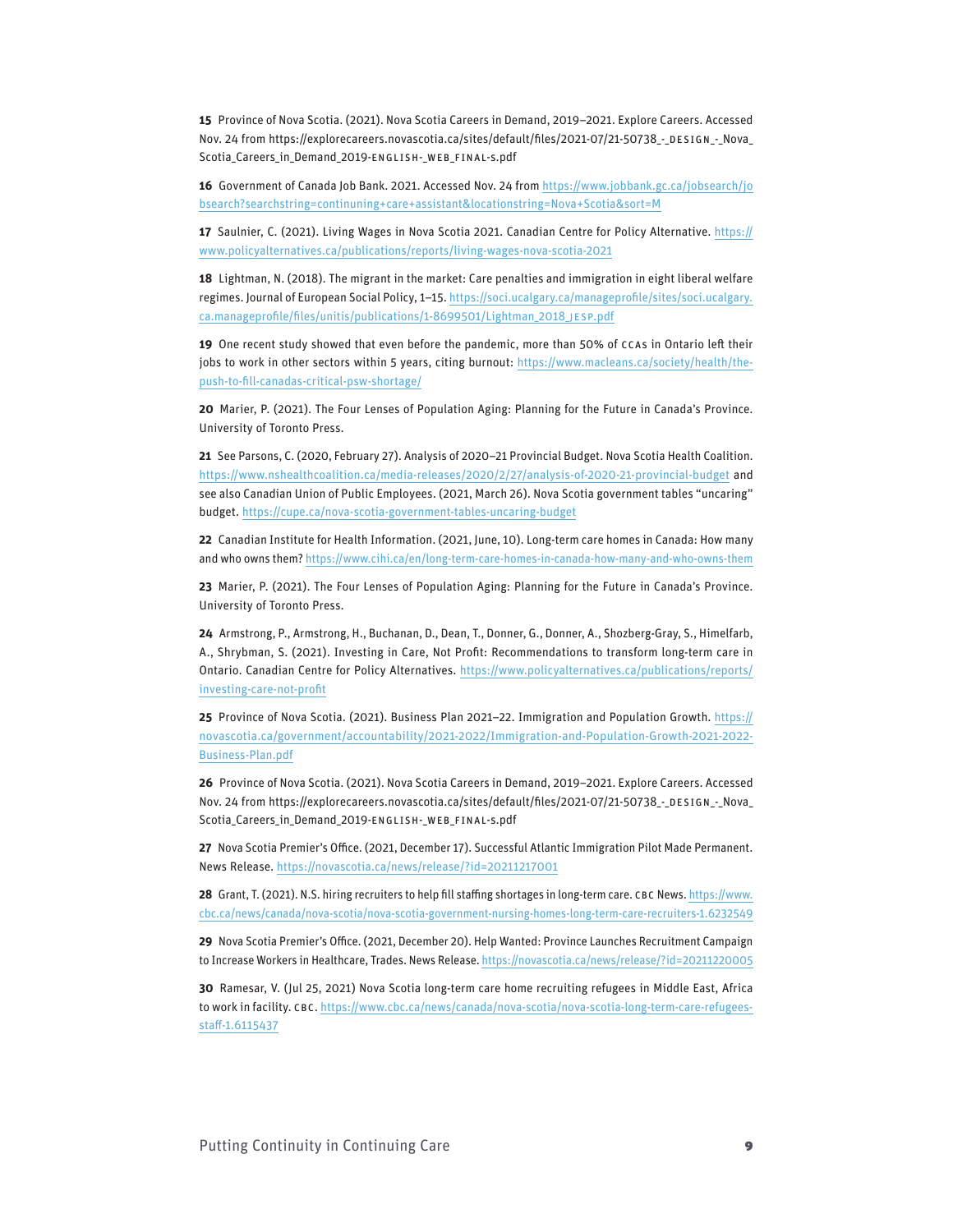**31** Glen Haven Manor Corporation. (2020, January 23). Innovative partnership to help Canadian Employers Facing Labour Shortages. COVID-19: Information & Advisories. [https://www.glenhavenmanor.com/innovative](https://www.glenhavenmanor.com/innovative-partnership-opens-job-opportunities-for-refugees-and-helps-canadian-employers-facing-labour-shortages/)[partnership-opens-job-opportunities-for-refugees-and-helps-canadian-employers-facing-labour-shortages/](https://www.glenhavenmanor.com/innovative-partnership-opens-job-opportunities-for-refugees-and-helps-canadian-employers-facing-labour-shortages/)

**32** Government of Canada. (2020). Temporary public policy to facilitate the granting of permanent residence for certain refugee claimants working in the health care sector during the COVID-19 pandemic. Retrieved from: Temporary public policy to facilitate the granting of permanent residence for certain refugee claimants working in the health care sector during the COVID-19 pandemic—Canada.ca

**33** Statistics Canada. (2016). Transition from Temporary Resident to Permanent Resident Status—Monthly IRCC Updates—Canada—Admissions of Permanent Residents with Prior Temporary Foreign Worker Program Work Permit Holder Status (for Work Purpose Only) by Province/Territory of Intended Destination and Immigration Category. [https://open.canada.ca/data/en/dataset/1b026aab-edb3-4d5d-8231-270a09ed4e82/](https://open.canada.ca/data/en/dataset/1b026aab-edb3-4d5d-8231-270a09ed4e82/resource/d236aac9-7ca1-47b6-8e9e-33d869259ad2) [resource/d236aac9-7ca1-47b6-8e9e-33d869259ad2](https://open.canada.ca/data/en/dataset/1b026aab-edb3-4d5d-8231-270a09ed4e82/resource/d236aac9-7ca1-47b6-8e9e-33d869259ad2)

**34** Government of Canada. (2021, June 2). CIMM—Guardian Angels (Refugee Claimants Working on the Front Lines)—June 2, 2021. [https://www.canada.ca/en/immigration-refugees-citizenship/corporate/transparency/](https://www.canada.ca/en/immigration-refugees-citizenship/corporate/transparency/committees/cimm-jun-02-2021/guardian-angels.html) [committees/cimm-jun-02-2021/guardian-angels.html](https://www.canada.ca/en/immigration-refugees-citizenship/corporate/transparency/committees/cimm-jun-02-2021/guardian-angels.html)

**35** Caregivers Action Centre, Vancouver Committee for Domestic Worker and Caregiver Rights, Caregiver Connection Education and Support Organization and Migrant Workers Alliance for Change. (2020, October 28). Behind Closed Doors: Exposing Migrant Care Worker Exploitation During COVID-19. Migrant Rights Network.<https://migrantrights.ca/behindcloseddoors/>

**36** Tungohan, E. (2021). How COVID-19 exposed Canada's treatment of migrant workers. Open Democracy. [https://www.opendemocracy.net/en/pandemic-border/how-covid-19-exposed-canadas-treatment-of-migrant-wo](https://www.opendemocracy.net/en/pandemic-border/how-covid-19-exposed-canadas-treatment-of-migrant-workers/?fbclid=IwAR3a8ouaAwalPkuwelf1QhrNo3_Hyb2lMGuQd7vTQZlv9M02fRmKj-QipNE) [rkers/?fbclid=IwAR3a8ouaAwalPkuwelf1QhrNo3\\_Hyb2lMGuQd7vTQZlv9M02fRmKj-QipNE](https://www.opendemocracy.net/en/pandemic-border/how-covid-19-exposed-canadas-treatment-of-migrant-workers/?fbclid=IwAR3a8ouaAwalPkuwelf1QhrNo3_Hyb2lMGuQd7vTQZlv9M02fRmKj-QipNE)

**37** The core principle of the the 1951 Refugee Convention and its 1967 Protocol is that refugees must be granted refuge and "should not be returned to a country where they face serious threats to their life or freedom." UNHCR. The 1951 Refugee Convention.<https://www.unhcr.org/1951-refugee-convention.html>.

**38** Specifically, the policy states: (a) a minimum of 120 hours (equivalent to 4 weeks full-time) between March 13, 2020 (the date when Canadian travel advisories were issued) and August 14, 2020 (the date the public policy was announced; and, (b) for a minimum of 6 months full-time (30 hours per week) or 750 hours (if working part-time) total experience (obtained no later than August 31, 2021); (Retrieved from: Temporary public policy to facilitate the granting of permanent residence for certain refugee claimants working in the health care sector during the COVID-19 pandemic—Canada.ca)

**39** Weima, Y. (2021). "Is it Commerce?": Dehumanization in the Framing of Refugees as Resources. Refuge: Canada's Journal on Refugees, 37(2), 20–29.

**40** Dobrowolsky, A. and Ramos, H. (2014). Expanding the Vision Why Nova Scotia Should Look Beyond Econocentric Immigration Policy. Canadian CEntre for Policy Alternatives-Nova Scotia.

**41** Weima, Y. (2021). "Is it Commerce?": Dehumanization in the Framing of Refugees as Resources. Refuge: Canada's Journal on Refugees, 37(2), 20–29.

**42** This discourse is found in this particular policy, which refers to refugees as "Guardian Angels" Government of Canada. (2021). CIMM—Guardian Angels (Asylum Claimants Working on the Front Lines)—Mar 8, 2021. [https://www.canada.ca/en/immigration-refugees-citizenship/corporate/transparency/committees/cimm](https://www.canada.ca/en/immigration-refugees-citizenship/corporate/transparency/committees/cimm-mar-08-2021/cimm-guardian-angels-mar-08-2021.html)[mar-08-2021/cimm-guardian-angels-mar-08-2021.html](https://www.canada.ca/en/immigration-refugees-citizenship/corporate/transparency/committees/cimm-mar-08-2021/cimm-guardian-angels-mar-08-2021.html)

**43** Osman, L. (20 October 2021). Refugee, undocumented health-care workers demand access to permanent resident program. The Globe and Mail. [https://www.theglobeandmail.com/canada/article-refugee-undocumented](https://www.theglobeandmail.com/canada/article-refugee-undocumented-health-care-workers-demand-access-to-permanent/)[health-care-workers-demand-access-to-permanent/](https://www.theglobeandmail.com/canada/article-refugee-undocumented-health-care-workers-demand-access-to-permanent/)